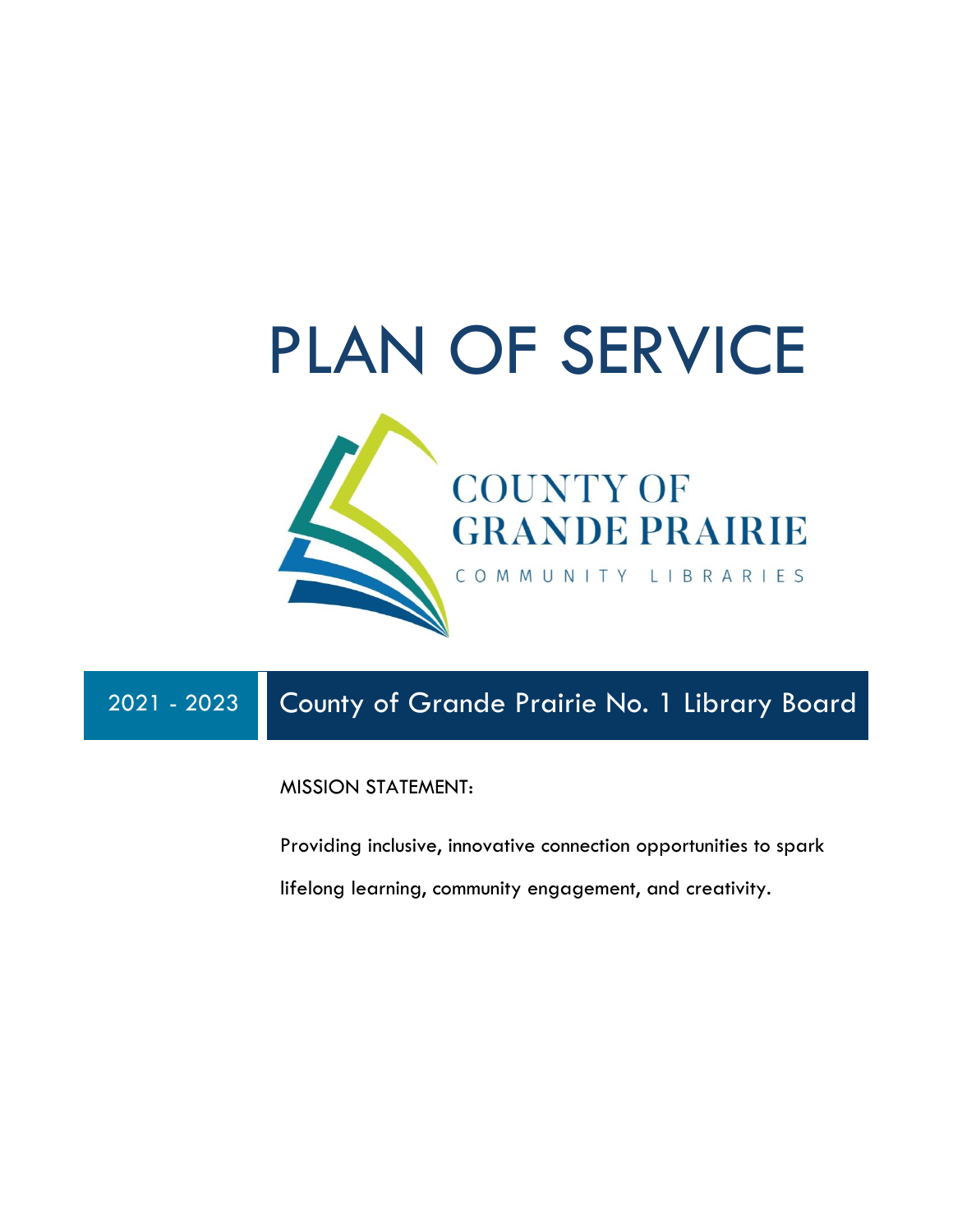# Plan of Service

#### **COUNTY OF GRANDE PRAIRIE NO. 1 LIBRARY BOARD**

## MESSAGE FROM THE CHAIR

As Chair of the County of Grande Prairie Library Board, I am pleased to share our 2021-2023 Plan of Service. We have worked hard to develop a plan that meets the needs of County residents.

Developing this plan in 2020, during a global pandemic, presented several new challenges! Through an online survey, we were still able to gather valuable feedback from people across the County. We met virtually to discuss and synthesize the results. The physical closure of libraries and the safety measures in place across the province likely had some impact on how survey respondents viewed library service.

In the end, our 2021-2023 Plan of Service is a document reflective of its unique circumstances. It strives to rise to the current moment, in which libraries have faced lengthy closures and a reduced ability to provide in-person programs and services. It lays out how we will serve our communities during a viral pandemic. The Plan also looks to the post-COVID future, uncertain but hopeful, and describes how we will serve our communities during the recovery.

We would like to extend our heartfelt thanks to the many helpers involved in the process: the staff of the County of Grande Prairie Libraries in Elmworth, La Glace, and Valhalla for engaging their communities; the County's communications department for their advice and promotional services; the partner libraries in Beaverlodge, Grande Prairie, Hythe, Sexsmith, and Wembley for sharing information; and the County of Grande Prairie Council for their continued support.

Sincerely

Karen Rosvold

Library Board Chair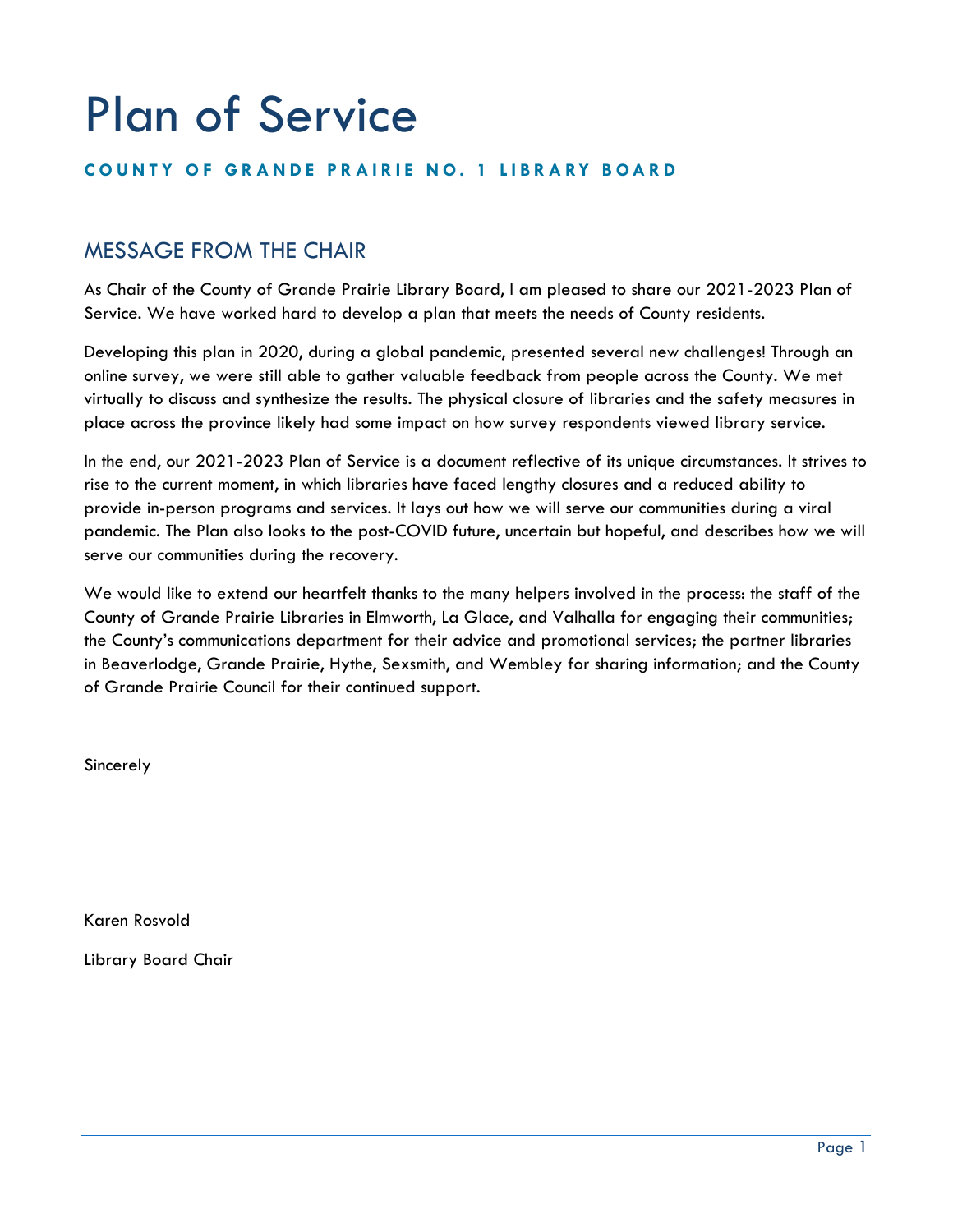## COMMUNITY PROFILE

The County of Grande Prairie No. 1 is a large, rural municipality in northwestern Alberta, located on Treaty 8 Territory. Statistics Canada data from the 2016 census shows that residents in the County are younger and wealthier than the provincial average.

The primary industries in the County are energy, forestry, and agriculture, but there are also strong tourism, construction, and retail sectors.

There are eight libraries within the borders of the County, offering consistent library service through partnership agreements and the support of Peace Library System (PLS). Roughly 25% of County residents are members of a library.

## **Needs Assessment**

In September 2020, the Library Board administered a survey targeting all County residents in order to gather community feedback for this plan. Eighty-three responses were collected from both library users and non-users in various areas.

Results showed that most individuals use the library closest to their home, and 30% of library users visit two or more libraries on a regular basis.



Survey responses also showed that the borrowing of reading material is still the primary factor driving people to use libraries, but other services offered are also well-utilized.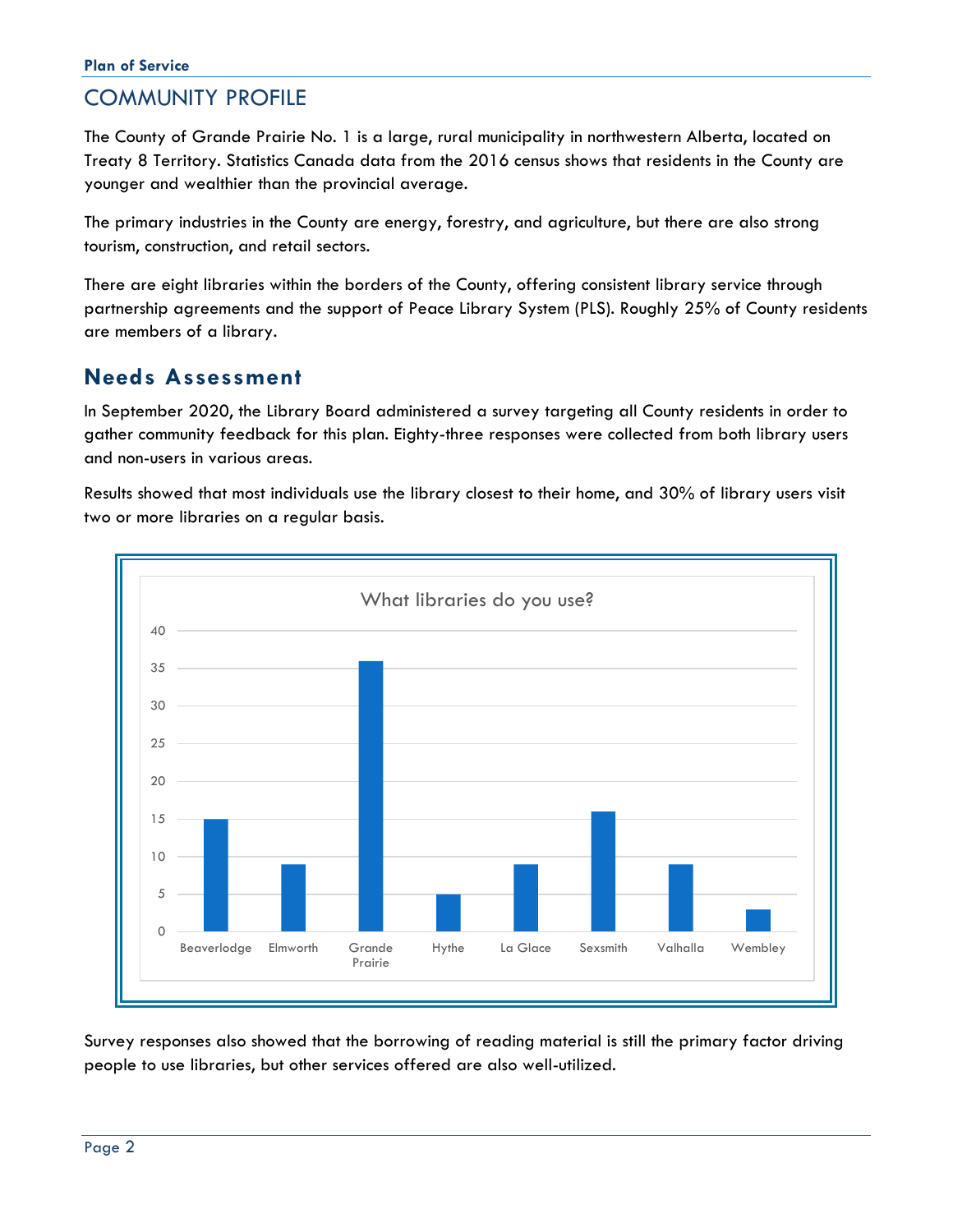

Respondents also indicated, through open-ended survey questions, a desire for:

- More open hours at libraries, especially evenings
- Libraries and/or library service in Bezanson and Clairmont
- Expansion of collections: adult books, children's books, movies, French books, video games and consoles, eBooks, and eAudiobooks
- Increased programming for all ages: book clubs, community meetings, outdoor programs, after school programs, documentary films, lectures

Overall, respondents indicated a high degree of satisfaction with all eight libraries. Many expressed their appreciation of the staff and a desire for libraries, in general, to remain well-funded and viable.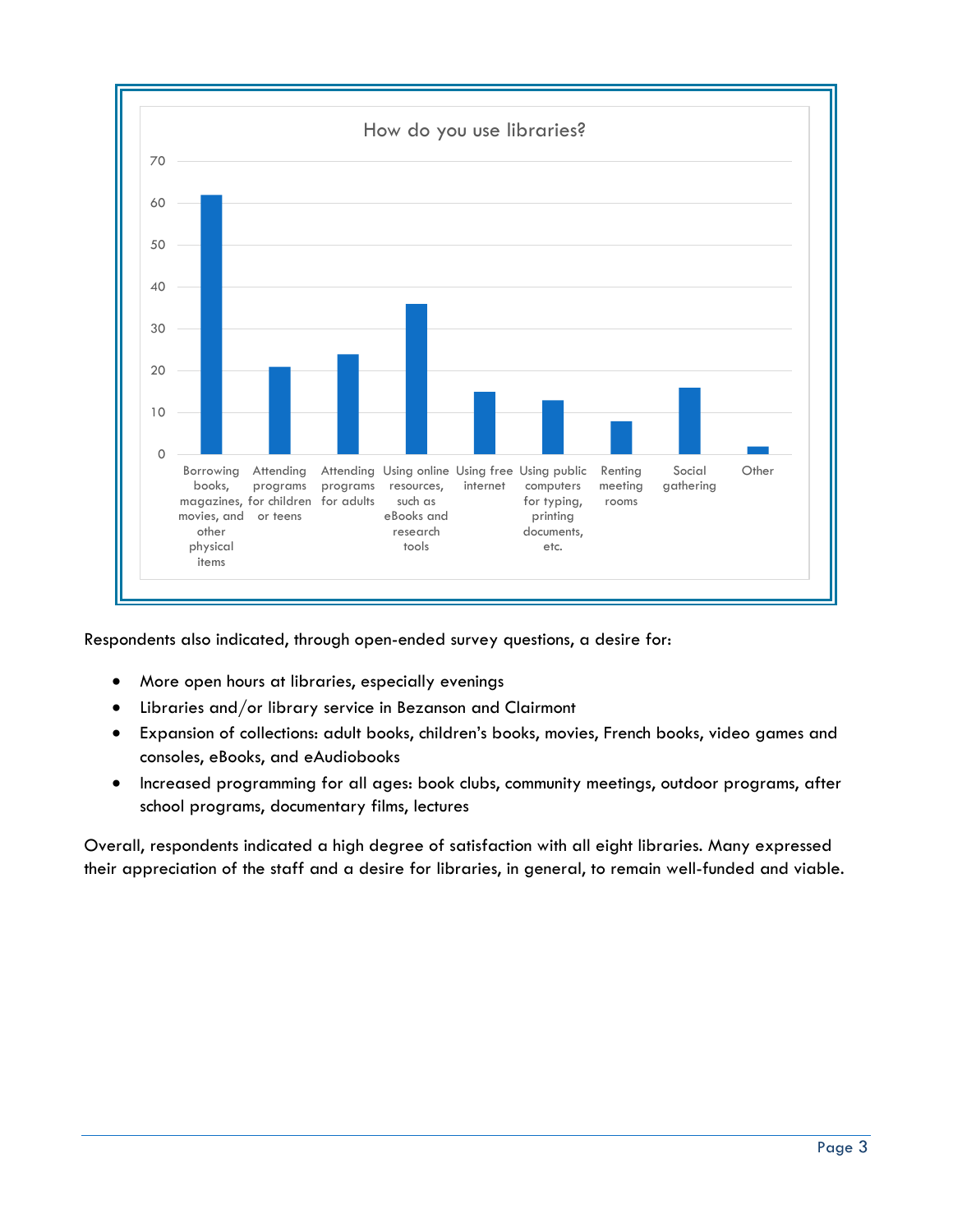## **County libraries and beyond**

The County of Grande Prairie Library Board was formed by municipal by-law in 1983, and has been managing library services in the County ever since. Providing equitable library service in a large, rural/suburban municipality comes with unique challenges. To meet the library needs of all residents, the Board operates three hamlet libraries, partners with neighbouring municipality libraries, and provides additional services as needed in parts of the County that do not have libraries.

#### **La Glace Community Library**

The La Glace Community Library was the first library site operated by the County Library Board, starting in 1984. As of 2021, LCL has 254 active members, 20,250 items available for loan, 4 public access computers, 2 part-time staff members, and 15 volunteers.

#### **Valhalla Community Library**

The Valhalla Community Library joined the County Library Board as the second service point in 1985. As of 2021, VCL has 351 active members, 11,785 items available for loan, 2 public access computers, 2 part-time staff members, and 3 volunteers.

#### **Elmworth Community Library**

The Elmworth Community Library was created through community initiative and joined the County Library Board as the third service point in 2002. Currently, ECL has 183 active members, 9,416 items available for loan, 1 public access computer, 2 part-time staff, and 4 volunteers.

#### **Partner Libraries**

The County Library Board also recognizes that many County residents are served by libraries in neighbouring communities. As such, the Board provides financial support to the libraries in Beaverlodge, Grande Prairie, Hythe, Sexsmith, and Wembley. Through these partnerships, County residents have access to eight libraries within the County's borders.

#### **Outreach**

The Board continues to explore future projects that will bring library service to underserved areas of the County.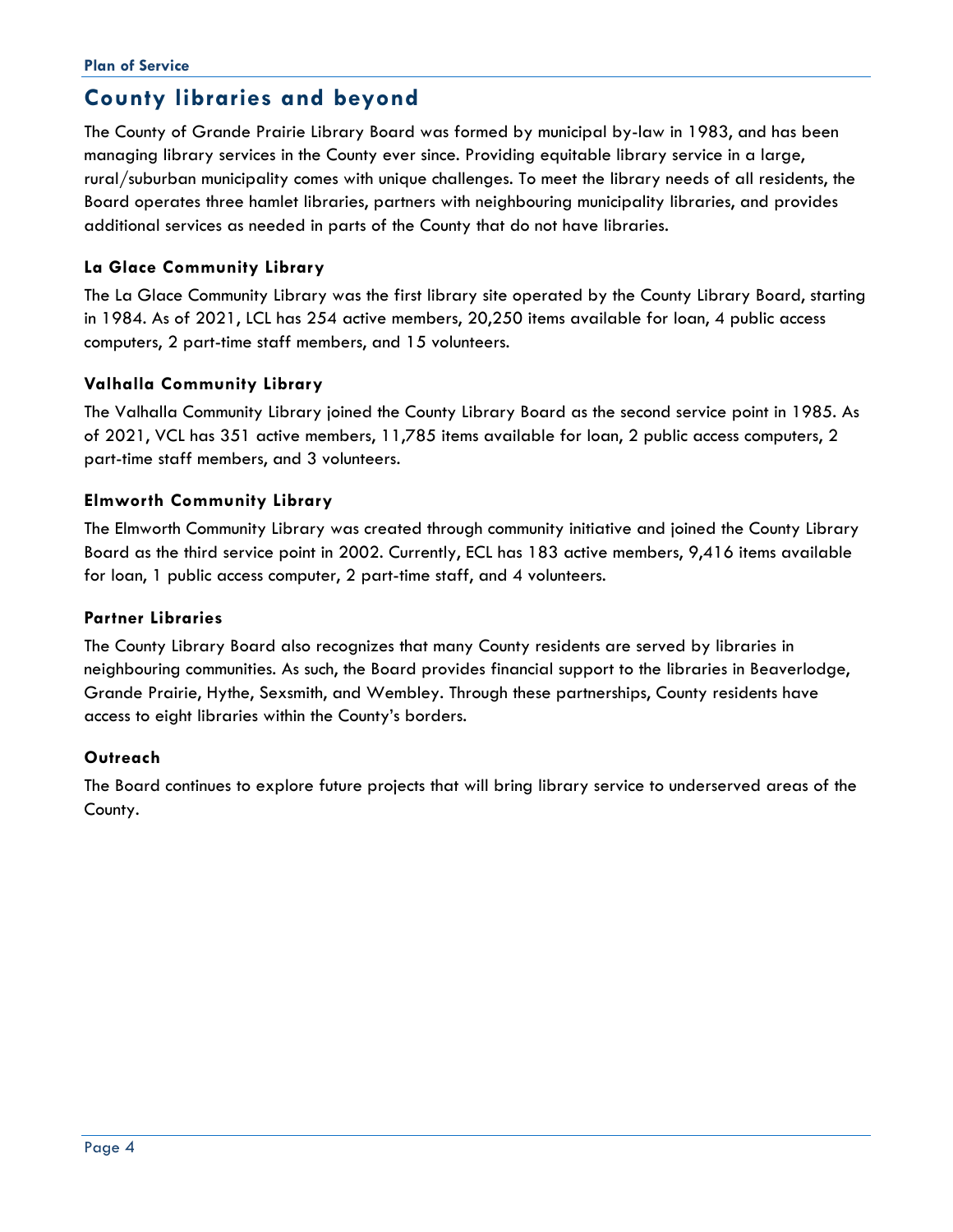### SERVICE PRIORITIES

Using information from the community engagement survey, environmental scan, and through internal discussions, the Library Board determined that **Connect to the Online World** and **Succeed in School** will form the core of our priorities for the next three years. Human and financial resources will be strategically deployed to ensure that these goals and objectives are met.

The Board would also like to emphasize the ongoing importance of the service responses **Stimulate Imagination**, **Make Career Choices**, and **Know Your Community**. Our libraries will continue to provide excellent and innovative service in these areas.

In order to assess the overall success of the plan, a broad survey of County residents and library users will be conducted in 2023, with a focus on the goals and objectives identified below.

## **Service Priority 1: Connect to the Online World**

#### **Goal:**

Rural residents in the County of Grande Prairie will have free and reliable access to the internet.

#### **Objectives:**

1. Community members will make use of the libraries' Wi-Fi.

SUCCESS LOOKS LIKE: Wi-Fi connections at each library will increase each year of the plan.

2. Libraries will invest in software, subscriptions, and equipment to increase and enhance members' online experiences.

> SUCCESS LOOKS LIKE: Libraries will purchase needed tools and have them available to the public in 2022.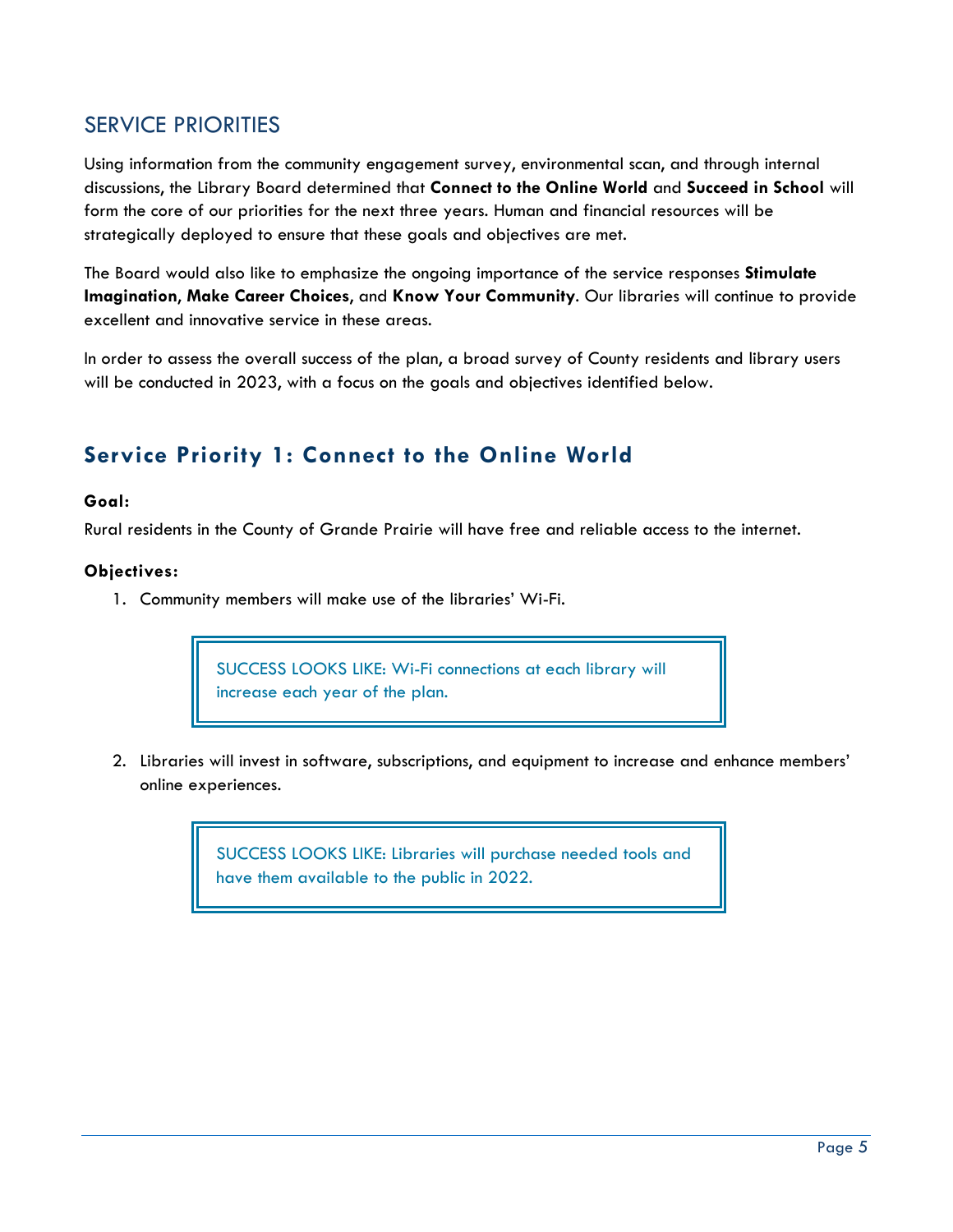## **Service Priority 2: Succeed in School**

#### **Goal:**

Students of all ages will have support in meeting their learning goals.

#### **Objectives:**

1. Libraries will maintain and improve relationships with community schools and homeschool organizations.

> SUCCESS LOOKS LIKE: Library staff will report excellent lines of communication between themselves and school staff/homeschool administrators.

2. Libraries will offer STEM (Science, Technology, Engineering, and Math) programs and services.

SUCCESS LOOKS LIKE: By September 2022, kits are available for loan and are in use at least once per quarter.

3. Libraries will endeavour to reduce summer learning loss by hosting reading and learning programs throughout the summer.

> SUCCESS LOOKS LIKE: In summer 2022 and 2023, weekly library programs for children are held at each library. SUCCESS LOOKS LIKE: 20% of students in Elmworth, La Glace, and Valhalla participate in summer library programs.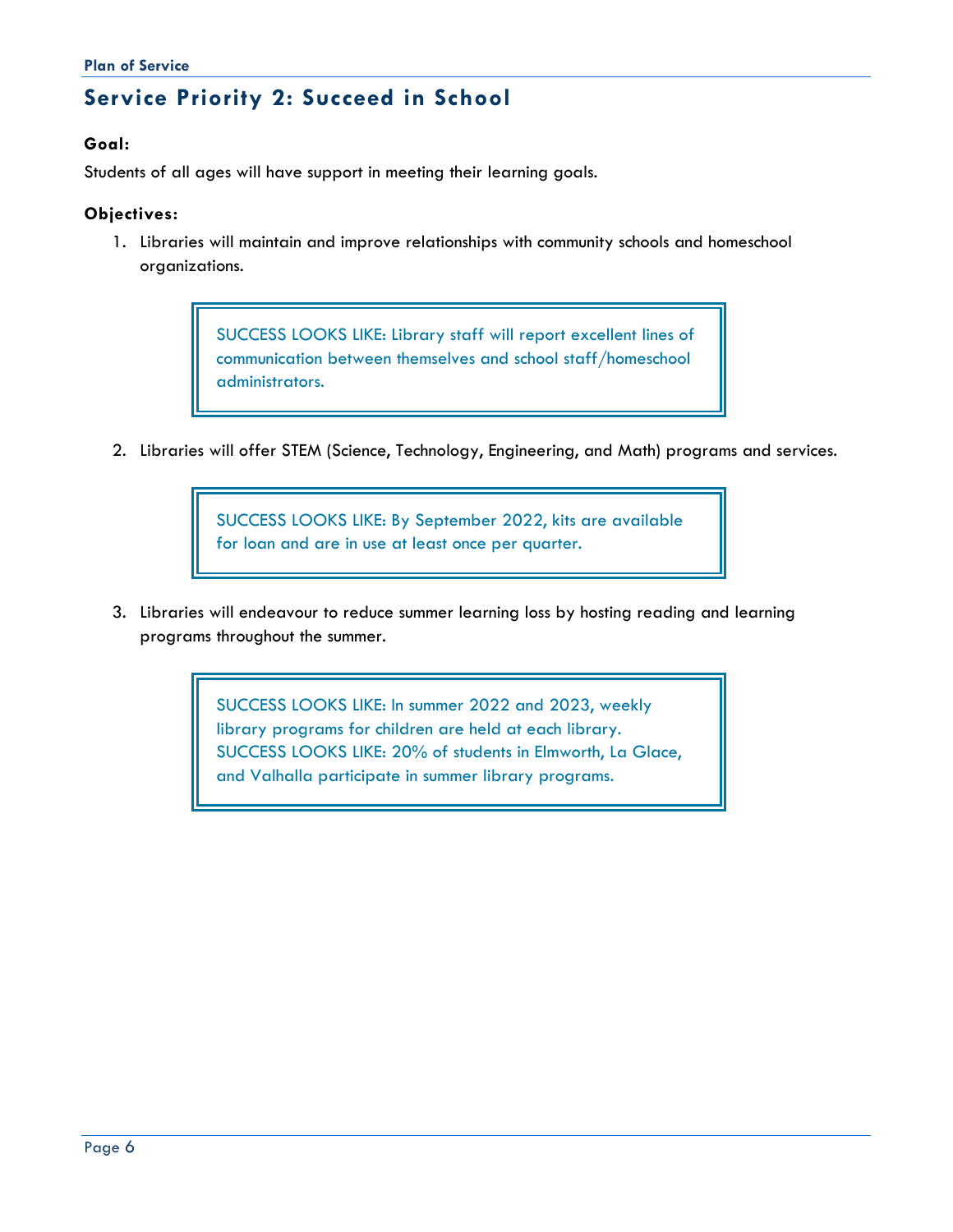## **Service Priority 3: Stimulate Imagination**

#### **Goal:**

All County residents will have access to a wide variety of reading materials, in print and online.

#### **Objectives:**

1. The Board endeavours to increase equitability of library access for all areas of the County.

SUCCESS LOOKS LIKE: By the end of 2022, a report will be completed that identifies County communities in need of library service and possible solutions to increase access. SUCCESS LOOKS LIKE: Smart Lockers located in Clairmont will operate at near capacity each week.

## **Service Priority 4: Make Career Choices**

#### **Goal:**

County residents will visit the library, in person or virtually, to seek help with searching and applying for jobs and retraining opportunities.

#### **Objectives:**

1. Libraries will support adults and teens to reach their educational and career goals.

SUCCESS LOOKS LIKE: Library staff report regular engagement with patrons about career help. SUCCESS LOOKS LIKE: LinkedIn Learning use increases by 10% at each library.